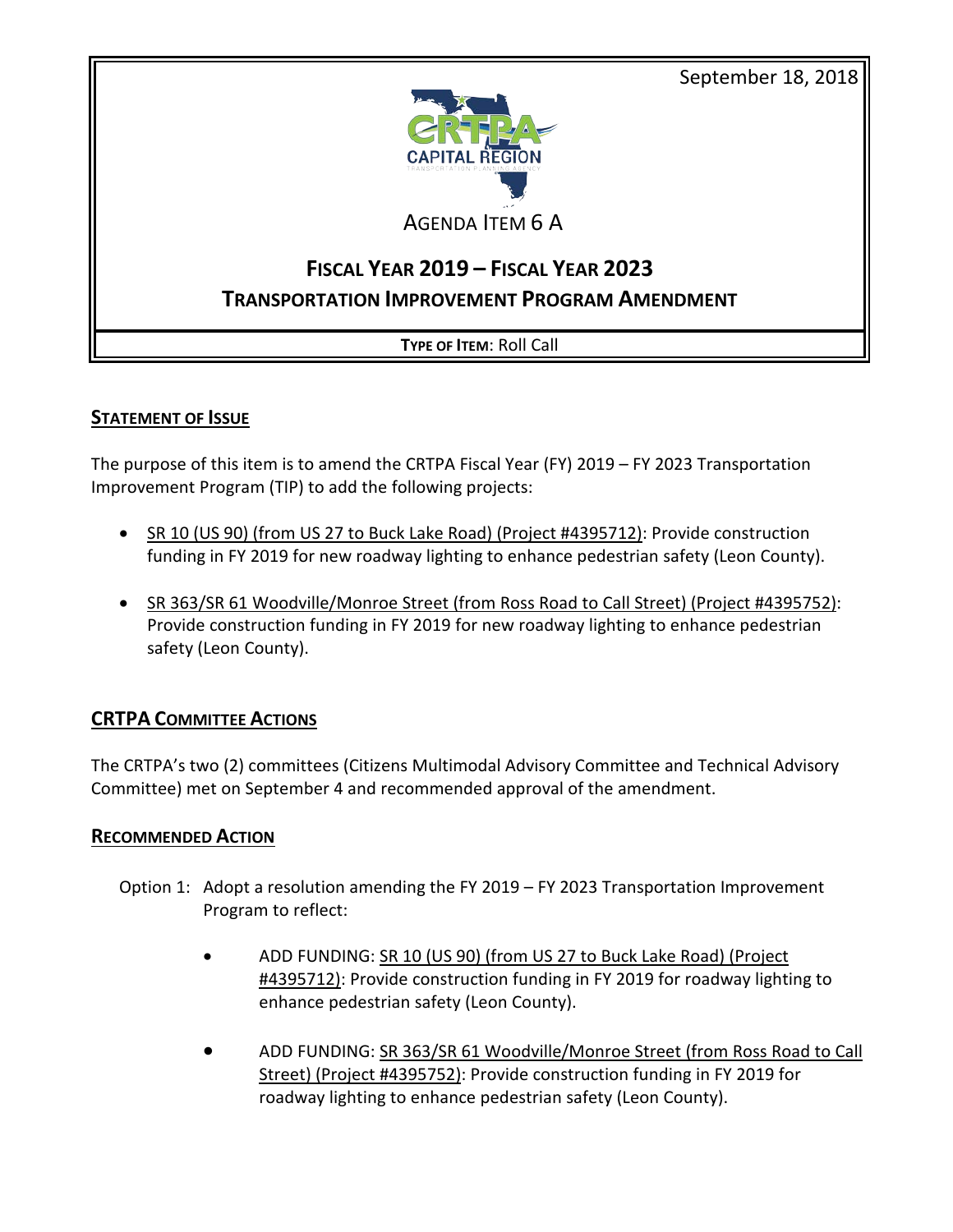### **HISTORY AND ANALYSIS**

The CRTPA's Transportation Improvement Program is adopted annually and identifies those projects in the region that have received state and federal funding. Subsequent to adoption, the TIP is occasionally formally amended to reflect project changes such as the addition or deletion of a project and changes to existing projects related to funding or project scope.

The CRTPA was recently contacted by the Florida Department of Transportation to amend the current TIP to reflect the addition of construction funding for two (2) lighting safety projects. Funding for the design of both projects was previously included in prior year CRTPA TIP's.

Specifically, the following projects are proposed for amendment:

- SR 10 (US 90) (from US 27 to Buck Lake Road) (Project #4395712): Provide construction funding in FY 2019 for roadway lighting to enhance pedestrian safety at signalized intersection locations (Leon County).
- SR 363/SR 61 Woodville/Monroe Street (from Ross Road to Call Street) (Project #4395752): Provide construction funding in FY 2019 for roadway lighting to enhance pedestrian safety at signalized intersection locations (Leon County).

Subsequent to Board approval, the FY 2019 – FY 2023 TIP will be updated to reflect the projects addition.

### **OPTIONS**

- Option 1: Adopt a resolution amending the FY 2019 FY 2023 Transportation Improvement Program to reflect:
	- ADD FUNDING: SR 10 (US 90) (from US 27 to Buck Lake Road) (Project #4395712): Provide construction funding in FY 2019 for roadway lighting to enhance pedestrian safety (4.206 miles) (Leon County).
	- ADD FUNDING: SR 363/SR 61 Woodville/Monroe Street (from Ross Road to Call Street) (Project #4395752): Provide construction funding in FY 2019 for roadway lighting to enhance pedestrian safety (4.370 miles) (Leon County).

Option 2: CRTPA Board Discretion.

#### **ATTACHMENT**

Attachment 1: TIP project page Attachment 2: Resolution 2018-09-6A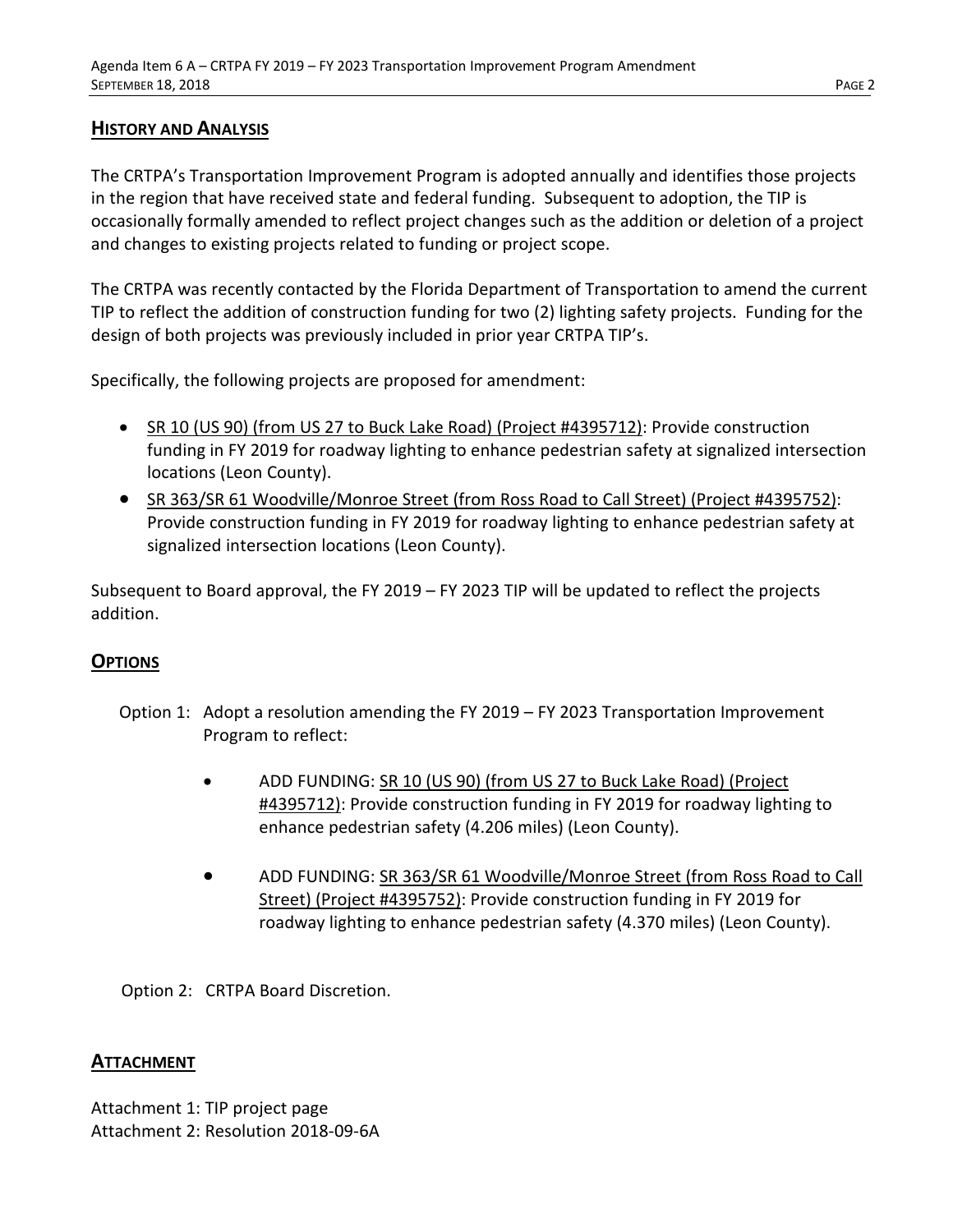#### **SR 10 (US 90) FROM SR 61 (US 27) MONROE ST TO CR 1568 (BUCK LAKE ROAD)**



| <b>Total</b>         |                              | 673,335         | $\bf{0}$    | 0           | 0                             | $\bf{0}$ | 673,335      |
|----------------------|------------------------------|-----------------|-------------|-------------|-------------------------------|----------|--------------|
| <b>CST</b>           | <b>RED</b>                   | 673,335         | $\mathbf 0$ | $\mathbf 0$ | $\mathbf 0$                   | 0        | 673,335      |
| Phase                | <b>Fund</b><br><b>Source</b> | 2018/19         | 2019/20     | 2020/21     | 2021/22                       | 2022/23  | <b>Total</b> |
| County:              |                              | Leon County     |             | LRTP $#$ :  | 2040 RMP Maintenance<br>(5.7) |          |              |
| <b>Lead Agency:</b>  |                              | Managed by FDOT |             | Length:     | 4.206                         |          |              |
| <b>Work Summary:</b> |                              | <b>LIGHTING</b> |             | SIS?:       | Yes                           |          |              |
| Project #:           |                              | 4395712         |             |             |                               |          |              |

| <b>Prior Cost &lt; 2018/19:</b>  | U         |
|----------------------------------|-----------|
| <b>Future Cost &gt; 2022/23:</b> | 0         |
| <b>Total Project Cost:</b>       | 673.335   |
| <b>Project Description:</b>      | This proj |

This project upgrades existing lighting at all existing signalized intersections. This project was amended at the September 18, 2018 CRTPA meeting to add construction funding as well as revise the project number.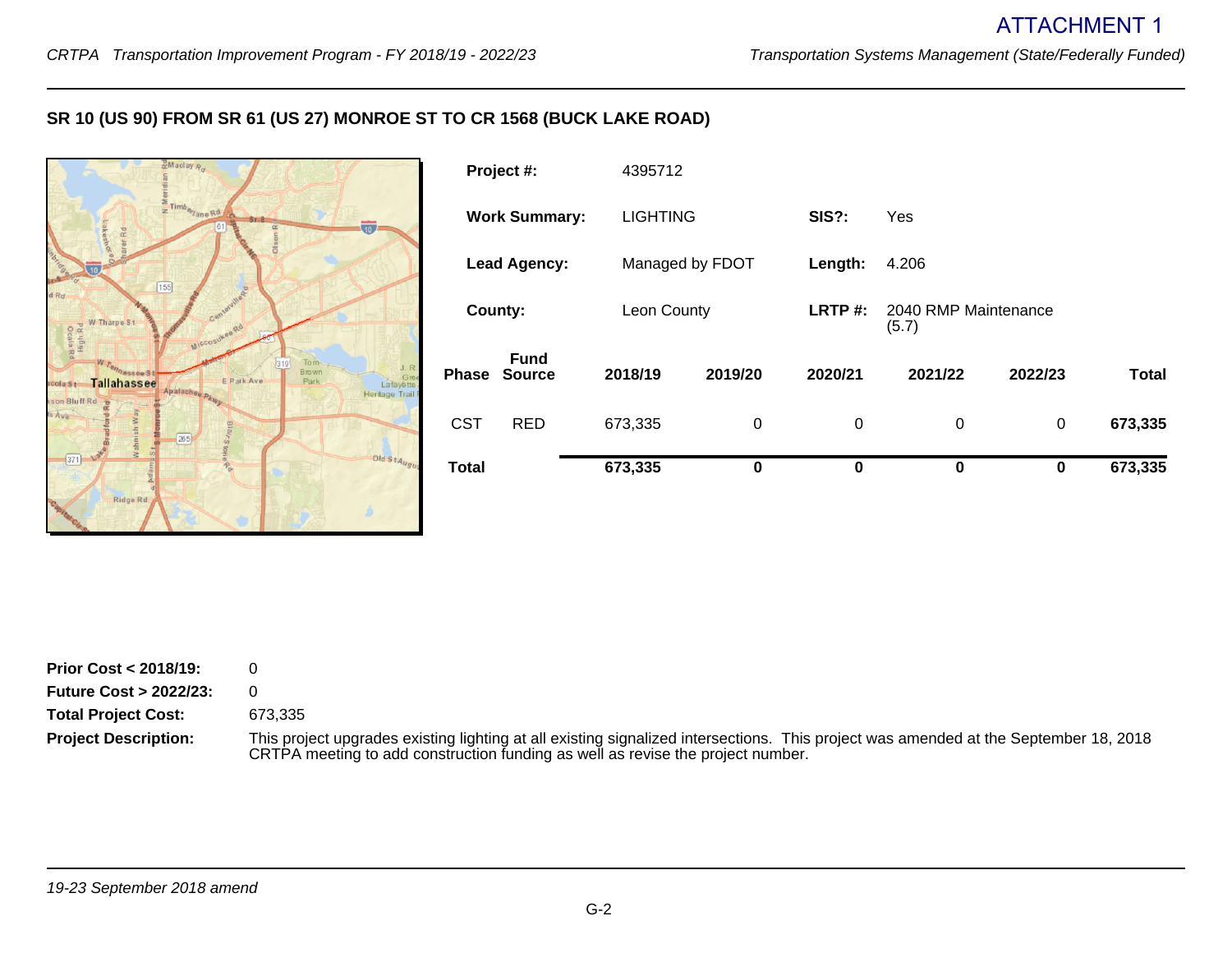#### **SR 363/SR 61 (US 27) WOODVILLE HWY/MONROE ST FROM ROSS RD TO CALL STREET**



| <b>Total</b>         |                              | 598,614         | 0       | 0           | 0                             | 0       | 598,614      |
|----------------------|------------------------------|-----------------|---------|-------------|-------------------------------|---------|--------------|
| <b>CST</b>           | <b>HSP</b>                   | 598,614         | 0       | $\mathbf 0$ | 0                             | 0       | 598,614      |
| Phase                | <b>Fund</b><br><b>Source</b> | 2018/19         | 2019/20 | 2020/21     | 2021/22                       | 2022/23 | <b>Total</b> |
| County:              |                              | Leon County     |         | LRTP#:      | 2040 RMP Maintenance<br>(5.7) |         |              |
| <b>Lead Agency:</b>  |                              | Managed by FDOT |         | Length:     | 4.370                         |         |              |
| <b>Work Summary:</b> |                              | <b>LIGHTING</b> |         | SIS?:       | No.                           |         |              |
|                      | Project #:                   | 4395752         |         |             |                               |         |              |

| <b>Prior Cost &lt; 2018/19:</b>  | 0         |
|----------------------------------|-----------|
| <b>Future Cost &gt; 2022/23:</b> | 0         |
| <b>Total Project Cost:</b>       | 598,614   |
| <b>Project Description:</b>      | This proj |

This project upgrades existing lighting at all existing signalized intersections. This project was amended at the September 18, 2018 CRTPA meeting to add construction funding as well as revise the project number.